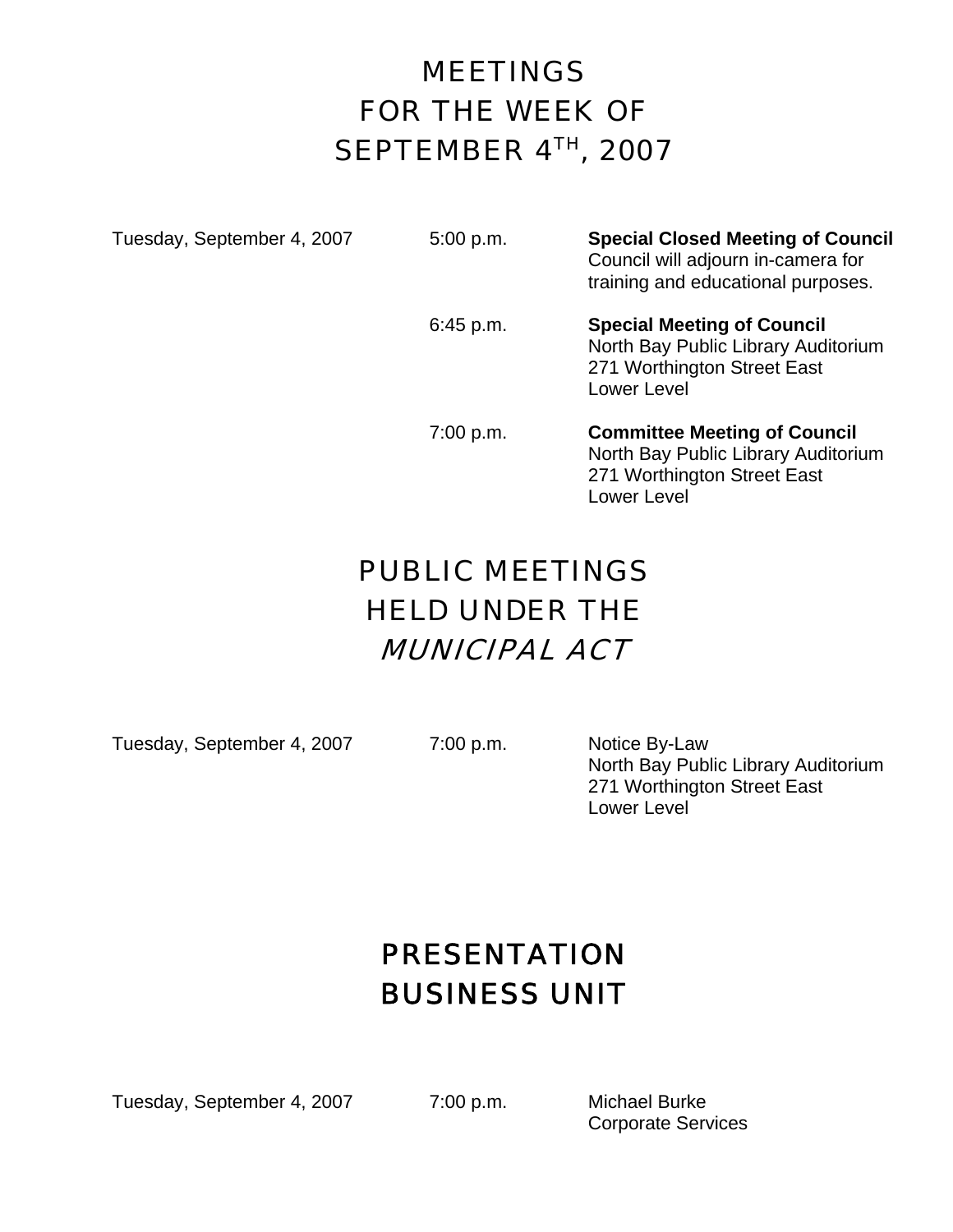#### **GENERAL GOVERNMENT COMMITTEE**

Tuesday, September 4, 2007 Page 1

|                    | <b>Chairperson: Councillor Chirico</b> |
|--------------------|----------------------------------------|
| <b>Vice-Chair:</b> | <b>Councillor Campbell</b>             |
| <b>Members:</b>    | <b>Councillors Mayne, Vaillancourt</b> |
| <b>Ex-Officio:</b> | <b>Mayor Fedeli</b>                    |

- →GG-2006-01 Letter from North Bay Heritage Gardeners dated November 15, 2005 and report from J.D. Knox dated January 9, 2006 re Lots 158 through 162, McIntyre Street West (D14/2005/NBHGA/SWEETMAN).
- GG-2006-07 Report from J.J. Celentano dated November 8, 2006 re Proposed Customer Service Standards under the *Accessibility for Ontarians with Disabilities Act* (C01/2006/MAAC/GENERAL).
- →GG-2007-11 Report from C.M. Conrad dated July 27, 2007 re Municipal Act, 2001 - Provisions for Public Notice (C01/2007/BYLAW/NOTICE).
- →GG-2007-12 Report from J.J. Celentano dated August 7, 2007 re Proposed Accessible Transportation Standard under the Accessibility for Ontarians with Disabilities Act (C01/2007/MAAC/GENERAL).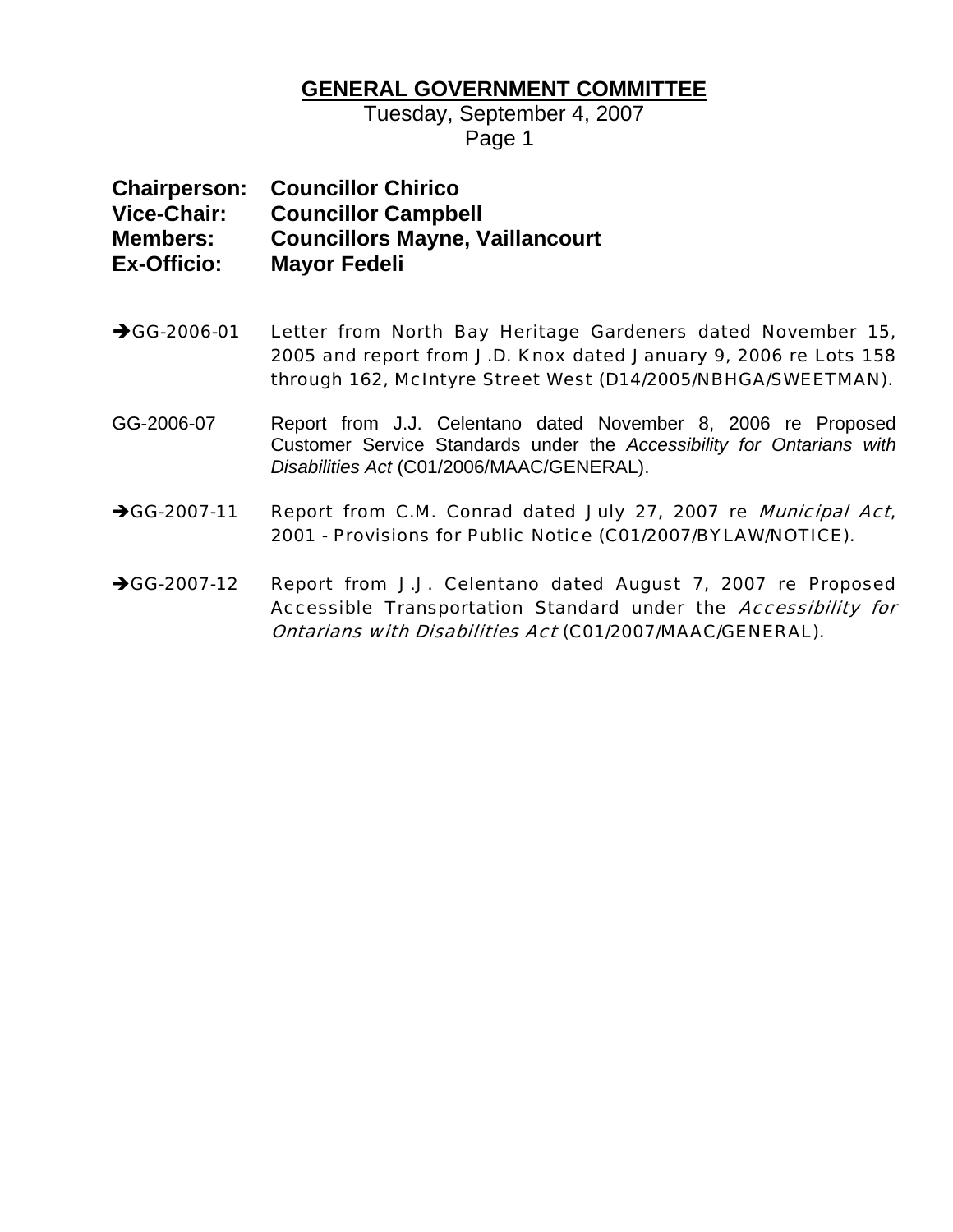### **COMMUNITY SERVICES COMMITTEE**

Tuesday, September 4, 2007 Page 1

| <b>Chairperson:</b><br><b>Vice-Chair:</b><br>Member:<br><b>Ex-Officio:</b> | <b>Councillor Anthony</b><br><b>Councillor Boldt</b><br><b>Councillor Bain</b><br><b>Mayor Fedeli</b>                                                  |
|----------------------------------------------------------------------------|--------------------------------------------------------------------------------------------------------------------------------------------------------|
| CS-2001-35                                                                 | Rezoning applications by Consolidated Homes Ltd. - Golf Club Road<br>(D14/2001/CHLTD/GOLFCLUB).                                                        |
| CS-2003-37                                                                 | Condominium application by Rick Miller on behalf of New Era Homes Ltd. -<br>McKeown Avenue (D07/2003/NEHL/ MCKEOWN).                                   |
| CS-2004-23                                                                 | Rezoning application by 1081751 Ontario Inc. (Tarmagon Aggregates/ Don<br>Fudge) - Highway 17 East (D14/2003/TARMA/ HWY#17E).                          |
| CS-2004-29                                                                 | Rezoning and Plan of Subdivision applications by Rick Miller on behalf of<br>Grand Sierra Investments Ltd. - Sage Road (D12/D14/2003/GSIL/<br>SAGERD). |
| CS-2006-27                                                                 | Report from J.J. Celentano dated November 24, 2006 re Summary<br>Highlights - Bill 51 (Planning Act Reform/OMB Reform) (L11/2006/<br>PLACT/PAR).       |
| CS-2007-17                                                                 | Report from S. Kitlar dated July 26, 2007 re 2007 Recreation, Sport and                                                                                |

CS-2007-17 Report from S. Kitlar dated July 26, 2007 re 2007 Recreation, Sport and Healthy Active Living Strategy (R00/2007/PARKS/GENERAL).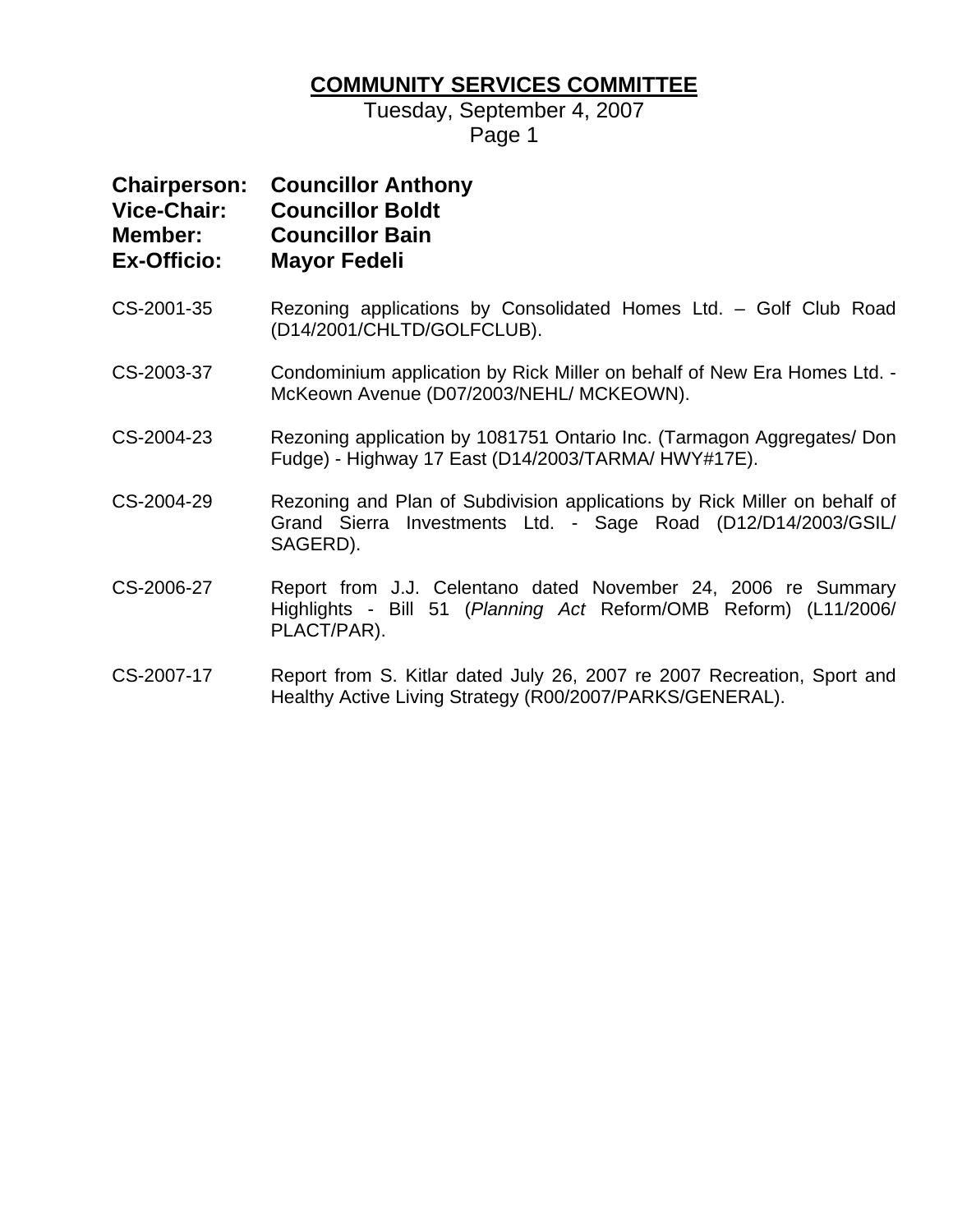#### **ENGINEERING & WORKS COMMITTEE**

Tuesday, September 4, 2007

Page 1

|                    | <b>Chairperson: Councillor Koziol</b> |
|--------------------|---------------------------------------|
| Vice-Chair:        | <b>Councillor Mendicino</b>           |
| Member:            | <b>Councillor Graham</b>              |
| <b>Ex-Officio:</b> | <b>Mayor Fedeli</b>                   |

EW-2007-01 Report from J.C. Simmonds dated January 10, 2007 re 2007 Budget Enhancements - Waste Management (E07/2007/ WASTE/GENERAL).